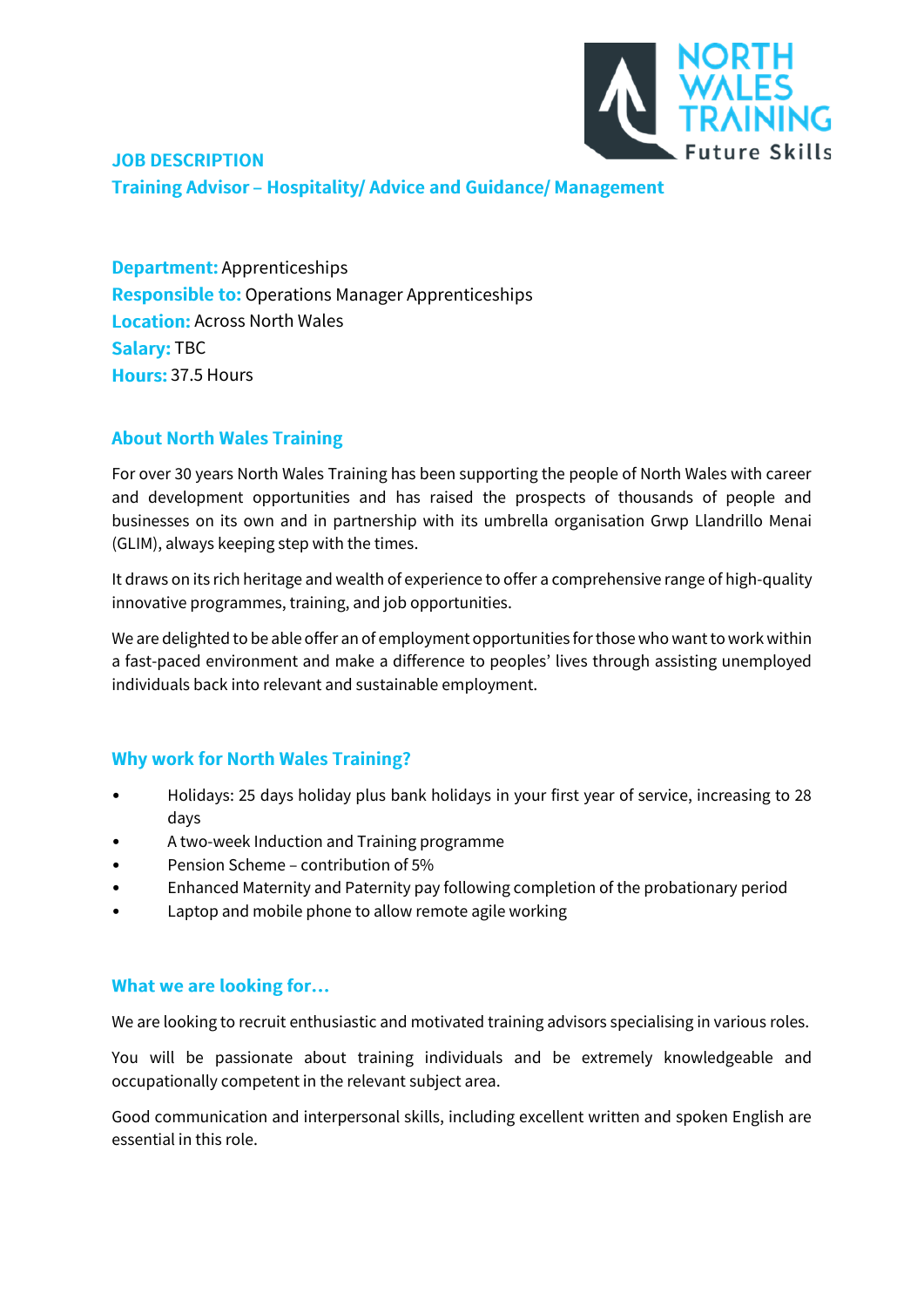#### **The Role**

To achieve the targets for recruitment and achievement specified by the Operations Manager Apprenticeships in line with Welsh Government Profiles and commercial course budgets.

Ensure all learners have a full and comprehensive understanding of their training programme and individual learning plan through the process of induction, and regular visit/review/workshop schedules and their achievement plan.

Use ILT to the best advantage for learners and delivery.

To complete all internal and external documentation to ensure conformity with North Wales Training, Welsh Government and Awarding Organisation requirements and standards.

Assist the company to achieve total quality in Administration/Quality procedures by adhering to all internal and contractual processes and participate in both internal and external audits.

Manage time effectively in relation to completion of itinerary planning, learner tracking, visits, marketing and staff development.

Liaise with Operations Manager Apprenticeships and adhere to all criteria relating to route development and standardisation.

Submit learner portfolios internal quality assurance in accordance with North Wales Training's IQA procedure.

Participate in the induction and mentoring of colleagues as necessary.

Attend all internal and external meetings/training courses as required.

Liaise with all external agencies as required.

Ensure continuous personal development in line with Company Business Plan.

Participate in 1:1 monthly performance review with your Operations Manager Apprenticeships.

Take responsibility for, and be held accountable for the security, condition, and the upkeep of your working environment including public areas, classrooms, workshops and all equipment used in the course of your employment.

Manage and record your own professional development in line with the Company's Business Plan and Staff Development Plan.

Promote Equal Opportunities in line with Equal Opportunities Policy.

Ensure that all matters relating to Health and Safety are carried out in line with Company Policy and current legislation.

Assist in the Self Assessment Process and the achievement of the resulting quality development plans within your role as Training Advisor.

As appropriate to your role you will work to the Common Inspection Framework, ISO: 9001:2015, Investors in People, ISO 27001 and other quality standards as required by the company and its partners.

Undertake other duties as deemed appropriate at the discretion of the Senior Management Team